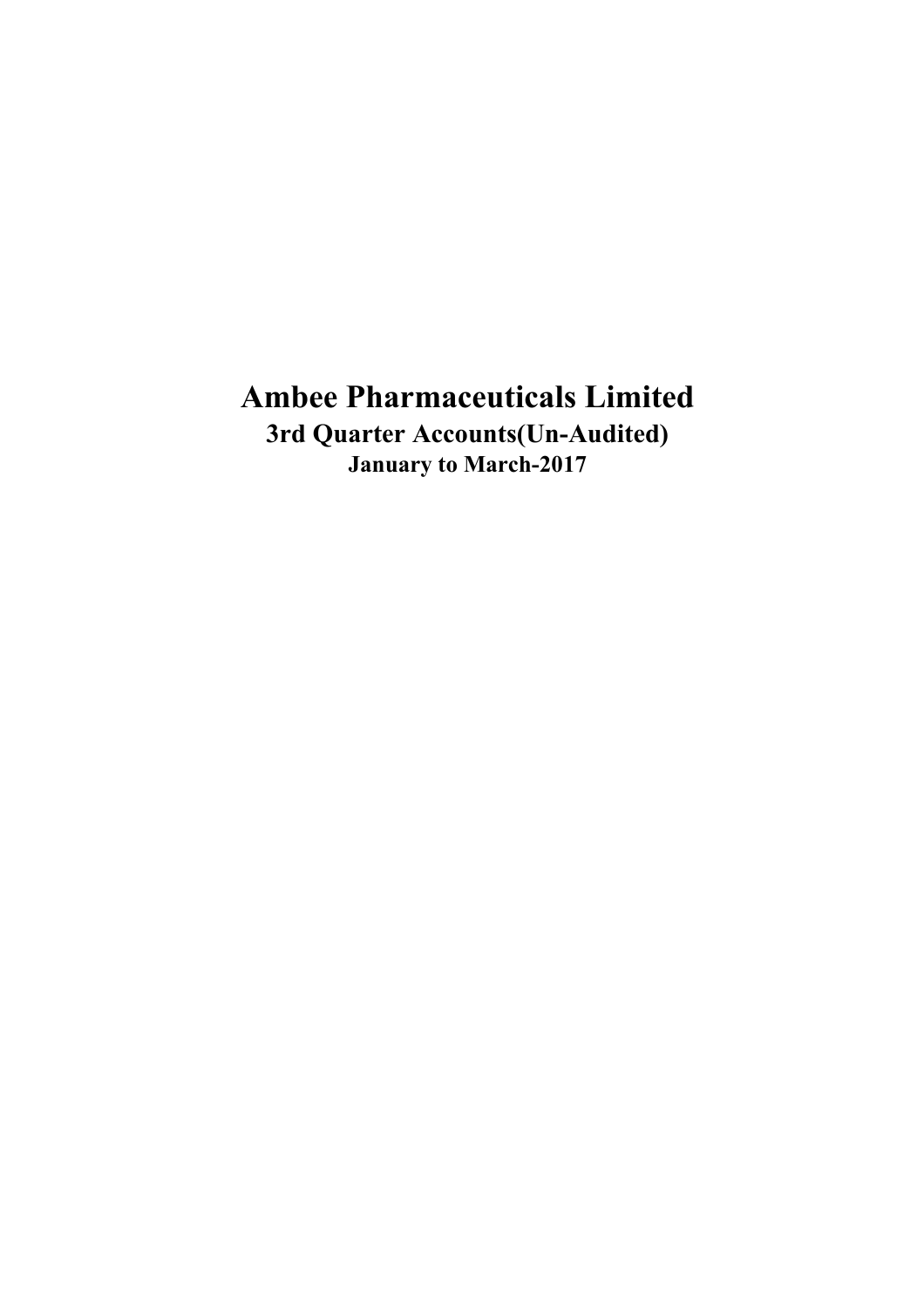#### *Statement of Financial Position (Un-audited)* **As at 31st March 2017**

 *Taka '000* 

|                                                          | 31st Mar 2017 | 30 June.2016 |
|----------------------------------------------------------|---------------|--------------|
| <b>ASSETS</b>                                            |               |              |
| <b>Non-Current Assets:</b>                               | 94,024        | 95,183       |
| Property, Plant & Equipment -Carrying Value              | 94,024        | 95,183       |
| <b>Current Assets:</b>                                   | 328,602       | 326,970      |
| Inventories                                              | 164,830       | 165,208      |
| Trade Receivable                                         | 72,120        | 70,989       |
| Advances, Deposits and Pre-payments                      | 79,021        | 78,111       |
| <b>Short Term Investment</b>                             |               |              |
| Cash and Cash Equivalents                                | 12,631        | 12,662       |
| <b>Total Assets</b>                                      | 422,626       | 422,153      |
| <b>EQUITY AND LIABILITIES</b>                            |               |              |
| <b>Capital and Reserves:</b>                             | 58,896        | 59,564       |
| Share Capital                                            | 24,000        | 24,000       |
| Tax-Holiday Reserve                                      | 5,134         | 5,134        |
| Retained Earnings- As per statement of changes in equity | 29,762        | 30,430       |
| <b>Non-Current Liabilities:</b>                          | 7,063         | 7,149        |
| Deferred Tax Liabilities                                 | 7,063         | 7,149        |
| <b>Current Liabilities and Provisions:</b>               | 356,667       | 355,440      |
| Short Term Credit Facility                               | 197,021       | 198,368      |
| Creditors and Other Payables                             | 159,646       | 157,072      |
| <b>Total Equity And Liabilities</b>                      | 422,626       | 422,153      |
| Net Asset Value per share (NAV)                          | 24.54         | 24.82        |

(ACCO)<br>(Aziz Mohammad Bhai) (Naureen Aziz Mohammad Bhai) (Nurjehan Hudda) AACA

**BASARA** 

(A.K.M. Khairul Aziz) For<br>
Chief Financial Officer

Dhaka 26 April,2017

Qymsh.

Chairman **Managing Director** Director **Director Director** 

Fleder

Company Secretary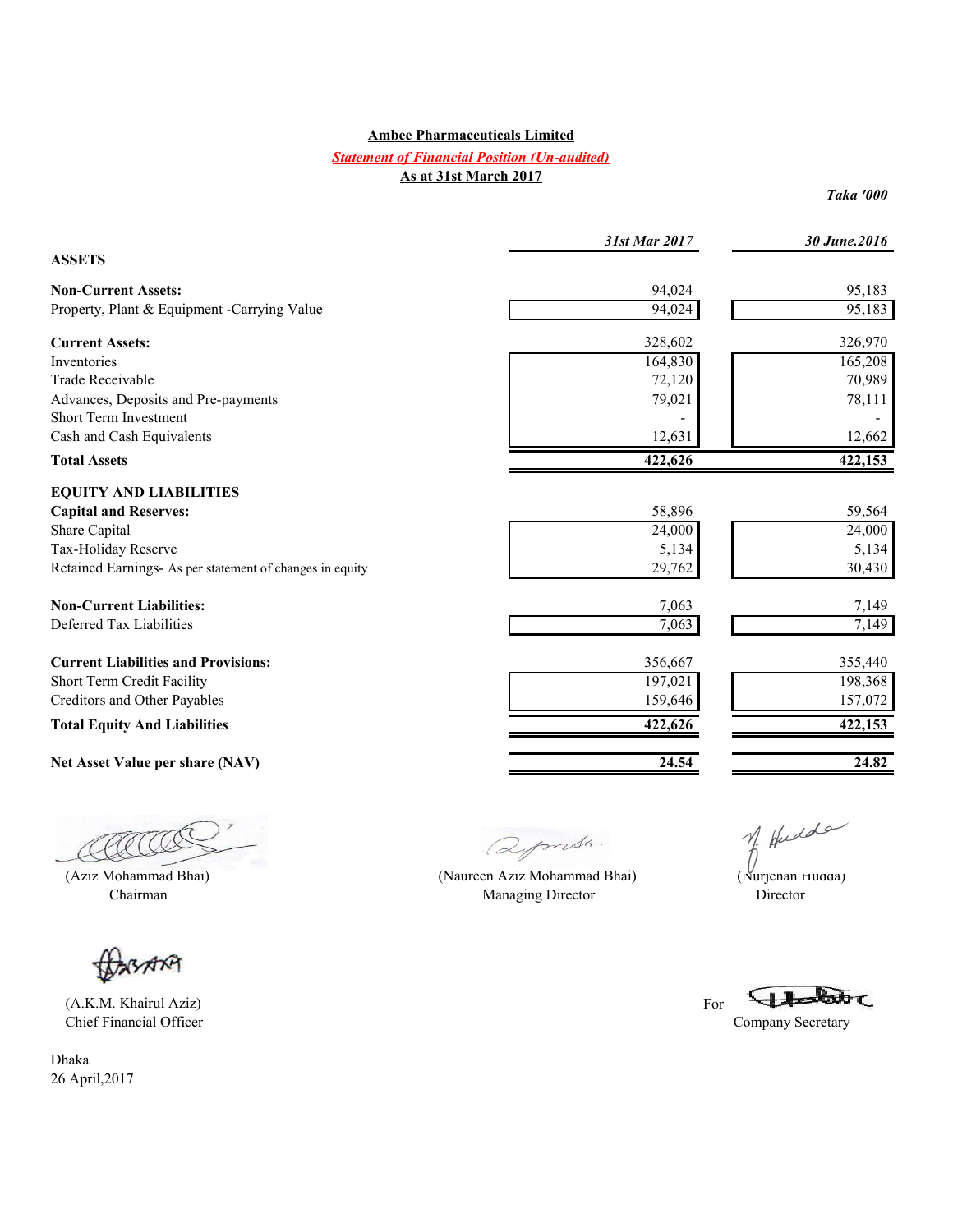### **Statement of Comprehensive Income** *For the 3rd Quarter ended 31st March 2017* **(Unaudited)**

|                                           | 9 Month Ended<br>July 16-March 17 | 9 Month Ended<br>July 15-March 16 | 3rd Quarter Ended<br>Jan-March.17 | 3rd Quarter Ended<br>Jan-March.16 |
|-------------------------------------------|-----------------------------------|-----------------------------------|-----------------------------------|-----------------------------------|
| <b>Revenue (Turnover) from Net Sales</b>  | 274,071                           | 263,827                           | 96,015                            | 81,895                            |
| Cost of Goods Sold                        | (128, 835)                        | (123, 506)                        | (41, 325)                         | (35, 123)                         |
| <b>Gross Profit</b>                       | 145,236                           | 140,321                           | 54,690                            | 46,772                            |
| <b>Operating Expenses:</b>                | (124, 803)                        | (116,980)                         | (47, 032)                         | (38,986)                          |
| <b>Administrative Expenses</b>            | (16, 635)                         | (15,994)                          | (4,248)                           | (3, 498)                          |
| Marketing and Selling Expenses            | (108, 168)                        | (100, 986)                        | (42, 784)                         | (35, 488)                         |
| <b>Profit for Operation</b>               | 20,433                            | 23,341                            | 7,658                             | 7,786                             |
| Non Operating Income                      |                                   | 489                               |                                   |                                   |
| <b>Financial Expenses</b>                 | (12,604)                          | (15,674)                          | (4,696)                           | (6,019)                           |
| <b>Profit Before Contribution to WPPF</b> | 7,829                             | 8,156                             | 2,962                             | 1,767                             |
| Contribution to WPPF                      | (391)                             | (393)                             | (148)                             | (88)                              |
| <b>Net Profit before income-tax</b>       | 7,438                             | 7,763                             | 2,814                             | 1,679                             |
| <b>Provision for income-tax</b>           | (1, 865)                          | (1,622)                           | (603)                             | (315)                             |
| Current Tax                               | (1,822)                           | (1, 889)                          | (689)                             | (420)                             |
| Deferred Tax Income/ (Expenses)           | (43)                              | 267                               | 86                                | 105                               |
| <b>Net Profit after income-tax</b>        | 5,572                             | 6,141                             | 2,210                             | 1,364                             |
| <b>Number of Shares</b>                   | 2,400                             | 2,400                             | 2,400                             | 2,400                             |
| <b>Earnings Per Share (EPS)</b>           | 2.32                              | 2.56                              | 0.92                              | 0.57                              |

(ACCOCC)<br>(Aziz Mohammad Bhai) (Naureen Aziz Mohammad Bhai) (Nurjehan Hudda) CCCC

ANY

(A.K.M. Khairul Aziz) Chief Financial Officer Company Secretary

Dhaka 26, April, 2017

Qymsh.

Chairman Managing Director Director Director

For  $44$ 

*Taka '000*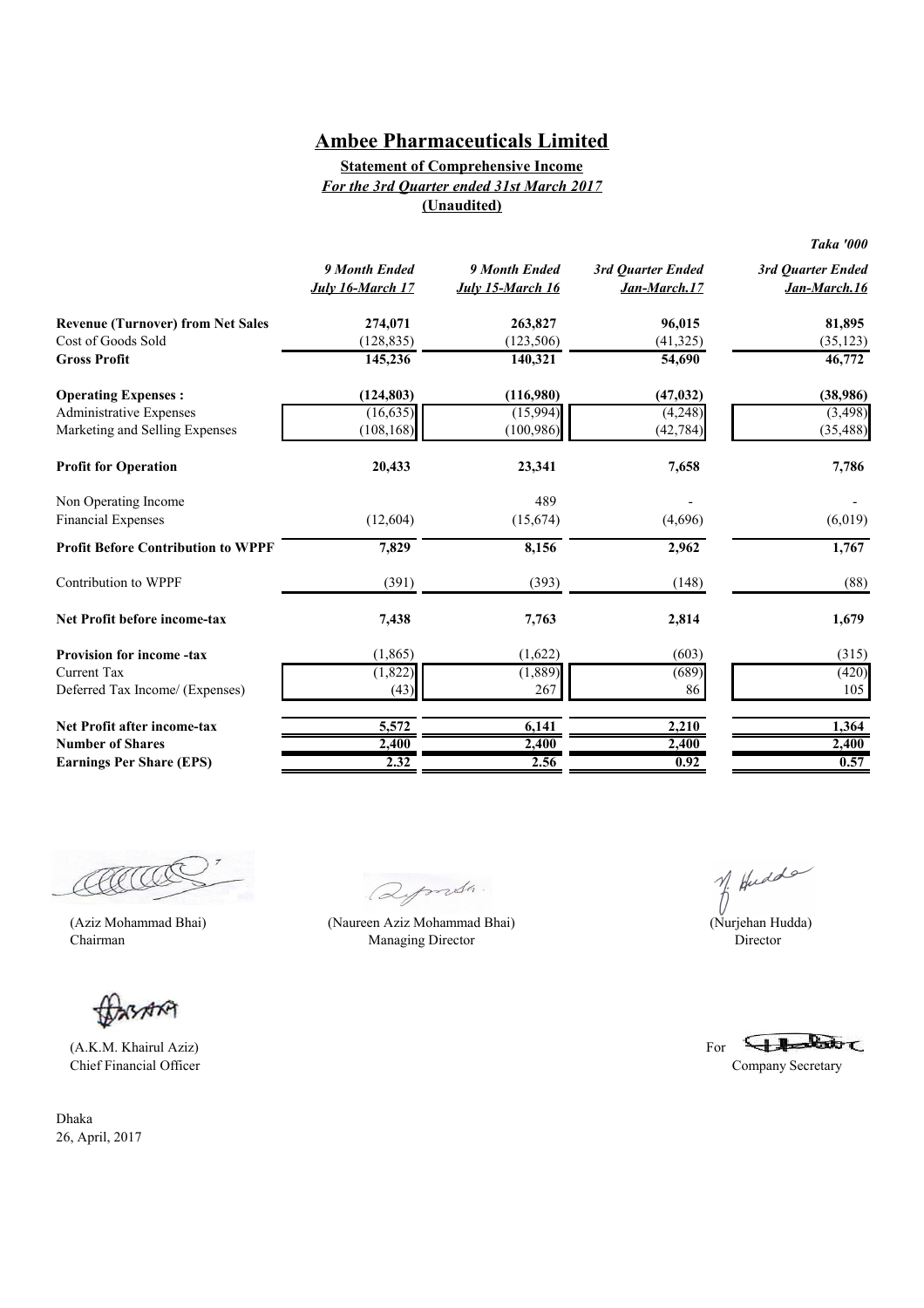Statement of Cash Flows (Un-audited) *For the period from 1st July 2016 to 31st March 2017*

*Taka '000*

|                                                   | 3rd Quarter Ended<br>July'16-March'17 | 3rd Quarter Ended<br>July'15-March'16 |
|---------------------------------------------------|---------------------------------------|---------------------------------------|
| <b>Cash Flows from Operating Activities:</b>      |                                       |                                       |
| Collection from turnover                          | 272,940                               | 265,288                               |
| Payments for cost and expenses                    | (238, 188)                            | (233, 111)                            |
| Finance Expenses                                  | (12,604)                              | (15, 674)                             |
| Income-tax paid/deducted at source                | (2,150)                               | (2,356)                               |
| <b>Cash Generated from Operating Activities :</b> | 19,998                                | 14,147                                |
| <b>Cash Flows from Investing Activities:</b>      |                                       |                                       |
| <b>Acquisition of Fixed Assets</b>                | (792)                                 | (1,059)                               |
| <b>Cash Generated From Investment Activities</b>  | (792)                                 | (1,059)                               |
| <b>Cash Flows from Financing Activities:</b>      |                                       |                                       |
| Other Finance                                     | (5,288)                               | (6,358)                               |
| Dividend Paid                                     | (13, 949)                             | (10,212)                              |
| <b>Cash Generated From Financial Activities</b>   | (19, 237)                             | (16, 570)                             |
| Increase/(Decrease) in cash and cash equivalents  | (31)                                  | (3,482)                               |
| Opening cash and cash equivalents                 | 12,662                                | 26,576                                |
| Closing Cash and Bank balances                    | 12,631                                | 23,094                                |
| Net Operating cash flow per share                 | 8.33                                  | 5.89                                  |
| <b>Components of Cash and Cash Equivalents</b>    |                                       |                                       |
| Cash and Cash Equivalents                         | 12,631                                | 12,527                                |

Short Term Investment 10,567 Total Cash and Cash Equivalents **12,631 12,631 12,631 12,631 12,631 12,631 12,631 12,631 12,631 12,631** 

Chairman Managing Director Director Director Director

BASARA

(A.K.M. Khairul Aziz) For

Dhaka 26 April,2017

Qymsh. (Aziz Mohammad Bhai) (Naureen Aziz Mohammad Bhai) (Nurjehan Hudda)

of Hudde

(A.K.M. Khairul Aziz)<br>
Chief Financial Officer Company Secretary